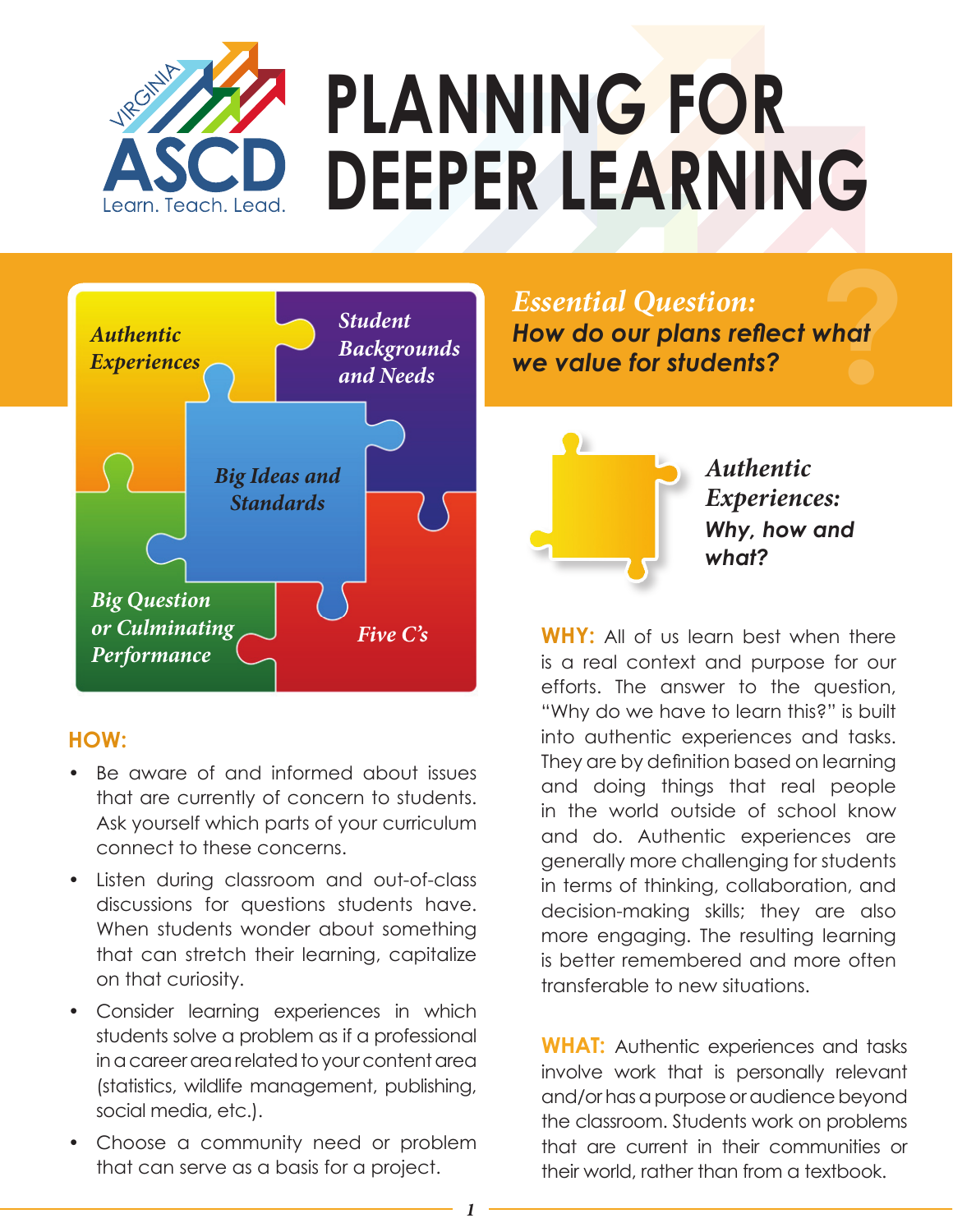## **WHAT MAKES A LEARNING EXPERIENCE** *AUTHENTIC?*

- The problem is real or closely simulates one that is real and interesting to the student.
- Academic skills are used in context and with purpose.
- The problem can't be solved simply by using a memorized algorithm, it is messy and can be approached in a variety of ways. Students need to use prior knowledge and decisionmaking skill to choose their methods.
- While working on an authentic challenge, students will likely need to access information not yet learned in class, practicing their critical thinking and information literacy skills.
- As in life outside school, the knowledge needed to solve authentic problems is rarely confined to one content area.
- Students or groups working on the same problem will likely have a variety of solutions and perspectives.



#### *Considering Student Needs*

Each student will begin your unit or lesson with a unique set of skills and prior knowledge. Then these levels of readiness will shift throughout the unit of study. Meeting student academic needs requires both preassessment to understand where each student is beginning and ongoing checks throughout the unit of study.

#### *WHICH STUDENTS...*

have already partially or completely mastered the content?

will need support and/or

scaffolding beyond your basic plans for the class?

will need pre-instruction in order to access the content and skills in the unit?

have experience or interests that could serve as entry points into units of study?

#### *THESE STUDENTS MIGHT BENEFIT FROM:*

- Extension tasks that tunnel more deeply into the content or pursue interest-driven explorations of new but related content
- Additional materials/resources and/or alternate tasks with necessary supports embedded
- Mini-workshops to provide context and/or build background knowledge and skills
- Hooks and activities that harness students' experiences or interests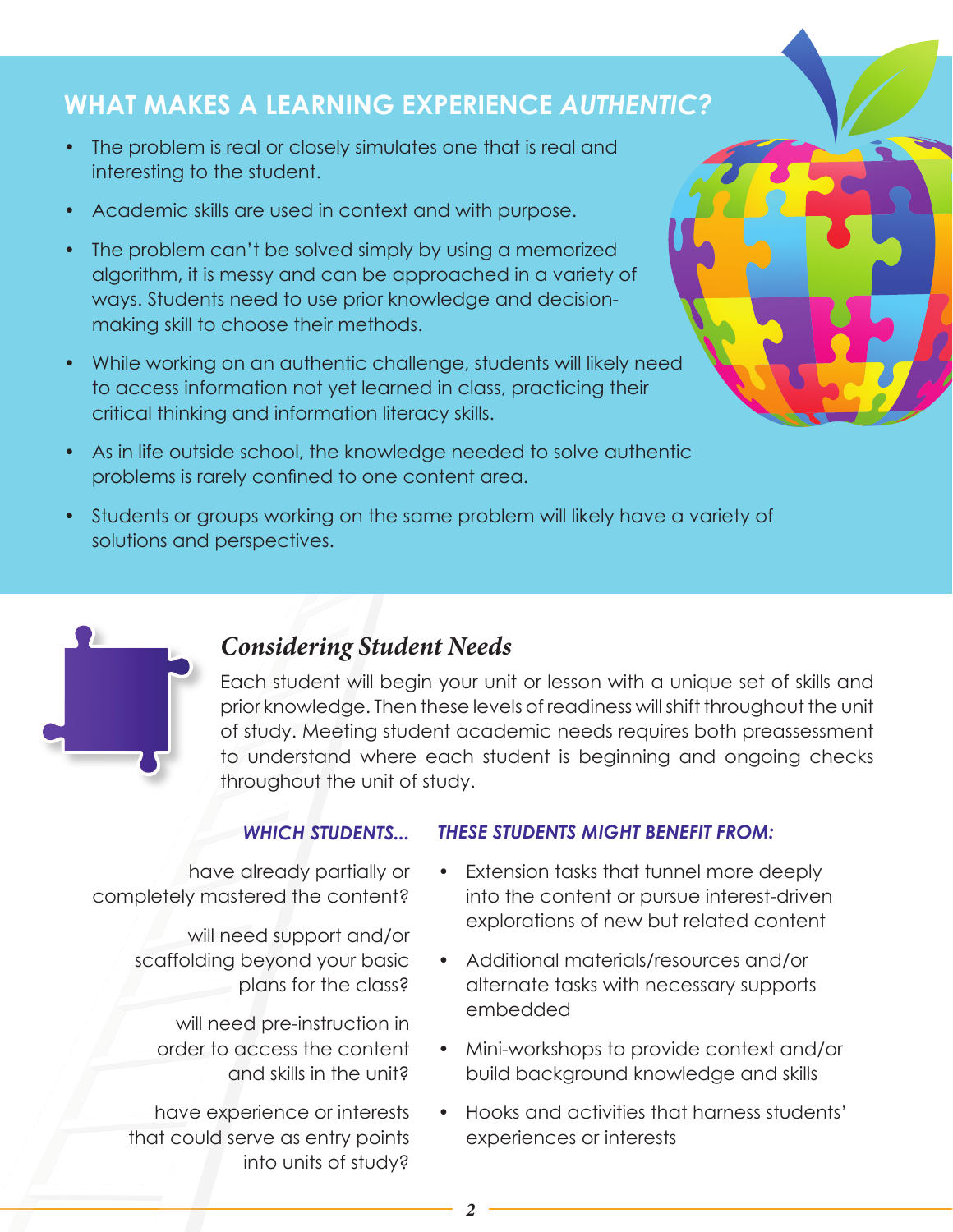

#### *Five Cs: How will students learn?*

The skills needed to succeed in the workforce, engage in civic life, and function in a connected, global society are increasingly complex. Solving nonroutine problems, making decisions, and contributing as a productive team member are basic skills in today's society. In Virginia, the "Five Cs" provide a framework for learning these skills.

# *Opportunities &* **STRATEGIES**

- *COMMUNICATE* Written and oral expression of ideas through a variety of media addressing both real and simulated audiences
- **COLLABORATE** Face-to-face and virtual small group work that requires both positive interdependence and individual accountability
- *THINK CRITICALLY* • Prompts and tasks at Webb's DOK Levels 3 and 4; opportunities to analyze texts, images, data sets, etc. and draw conclusions
- **THINK CREATIVELY** Open ended, messy problems where students propose solutions and brainstorm in a risk-free environment
	- ACT AS ENGAGED Tasks designed to address existing issues or problems; *CITIZENS* opportunities to participate in service learning



### *Big Ideas and Standards: What will students learn?*

A key consideration in planning for deeper learning is how you will help students connect their daily work to big ideas, themes, or questions that are worthy of ongoing thought and study. This means the planning process for teachers shifts away from a checklist of activities to accomplish a set of discrete objectives towards a more integrated approach that relies on the Standards of Learning but emphasizes the ways they are related to each other and to the world.

- Identify essential questions and transferable skills in the SOLs; consider questions that can flow through multiple units of study or connect multiple content areas
- Rethink the title and focus of your unit if you have taught it before. Could the focus be an interdisciplinary or exploratory theme, question, or problem?
- Communicate with colleagues about big ideas and questions from their units. Can connections be made across content areas, throughout the year, or from year to year? Might the sequencing of units be adjusted to capitalize on curricular or realworld connections?
- Consult documents and tools available from the Virginia Department of Education, such as Vertical Articulation Tools for Mathematics, Curriculum Frameworks, and Skills Progression Charts.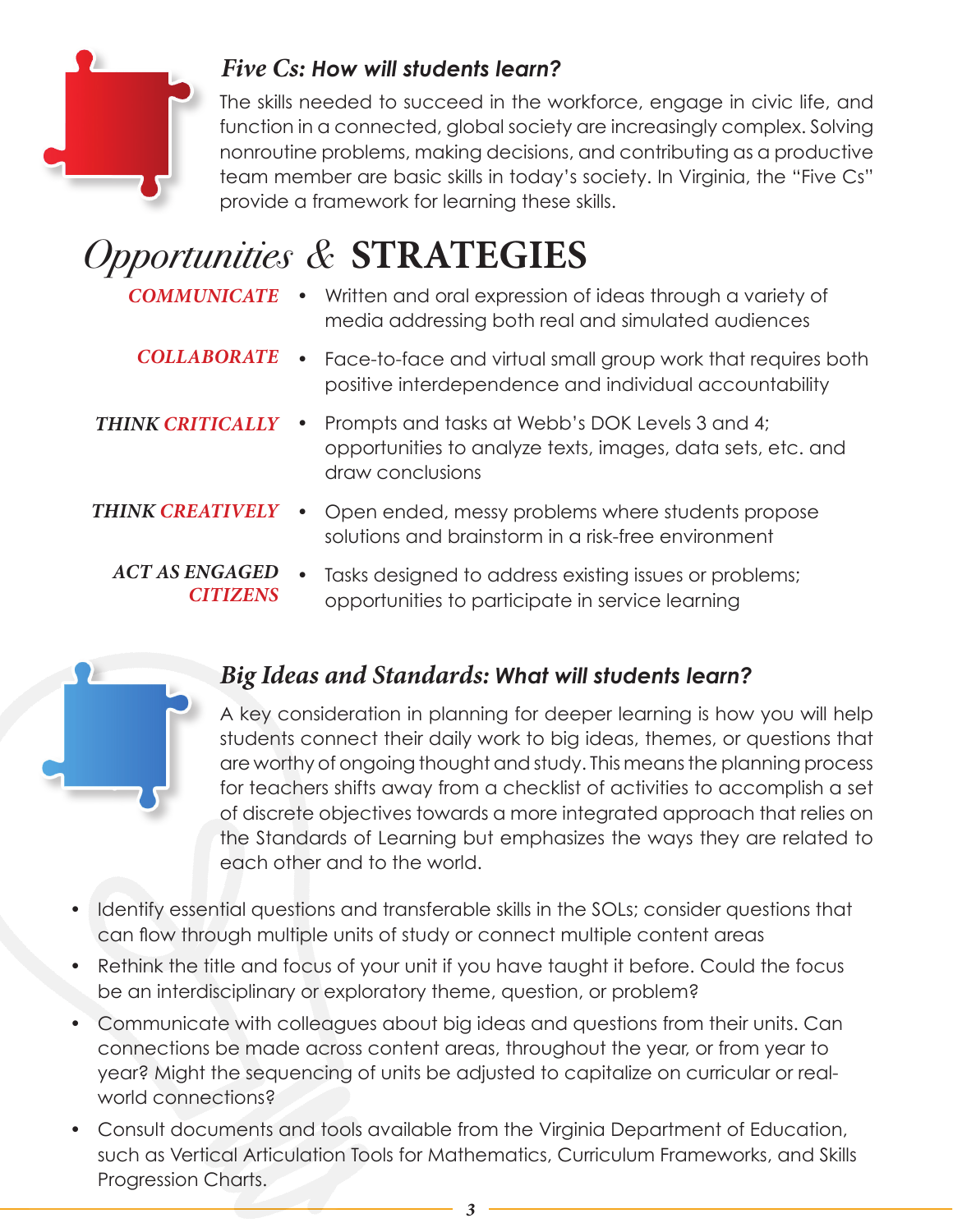

#### *Driving Question or Culminating Performance: How will students demonstrate their learning?*

Instructional plans only matter if they matter to students. Let's assume you are clear on the big ideas and questions that are organizers for your unit plan and you have ideas about how students can build competence in the Five Cs. What remains is to design a driving question, problem, or project in student terms. What can students create that provides evidence of their mastery of the standards while providing some degree of choice and space for their own ideas?

## *When Designing Culminating Performances/Projects:*

- Use the learning goals to design success criteria in student language. Check to see that they align with the big ideas and Five Cs. This means there will likely be both content and process criteria.
- Plan ways to share and teach the success criteria (perhaps using a rubric) with students at the beginning of instruction, ensuring that students understand their learning goals.
- Revisit "What makes a learning experience authentic?"
- Ask students to use rubrics to evaluate sample products with the goal of understanding the success criteria
- Reference rubrics and success criteria throughout the unit to focus instruction
- Build in multiple opportunities to "check in" on student progress
- Consider how best to support all students
- Provide opportunities for students to collaborate, engage in peer review, and share ideas

# *Tips for Success*

**Plan with a peer. Planning with someone else makes the experience richer and easier, and models collaboration!** 



**Start with one unit and one shift you would like to make. Starting small allows you to isolate what works well and what needs adjustment before building on another planning element.**



**Remember that new pedagogies will also be new to your students! Think ahead of time about what support, instruction, and opportunities for practice they might need.**

**Share your successes, challenges and questions with a colleague. Ask another teacher to review student work with you. Solicit feedback and ideas.**



**Know that something will go wrong, and don't give up too easily. Planning for deeper learning is complex and uncomfortable at first.** 



**Commit! Do as we want our students to do when they don't get it right the first time—make adjustment and try again.**



**Communicate with parents on the purpose and value of performances and projects.**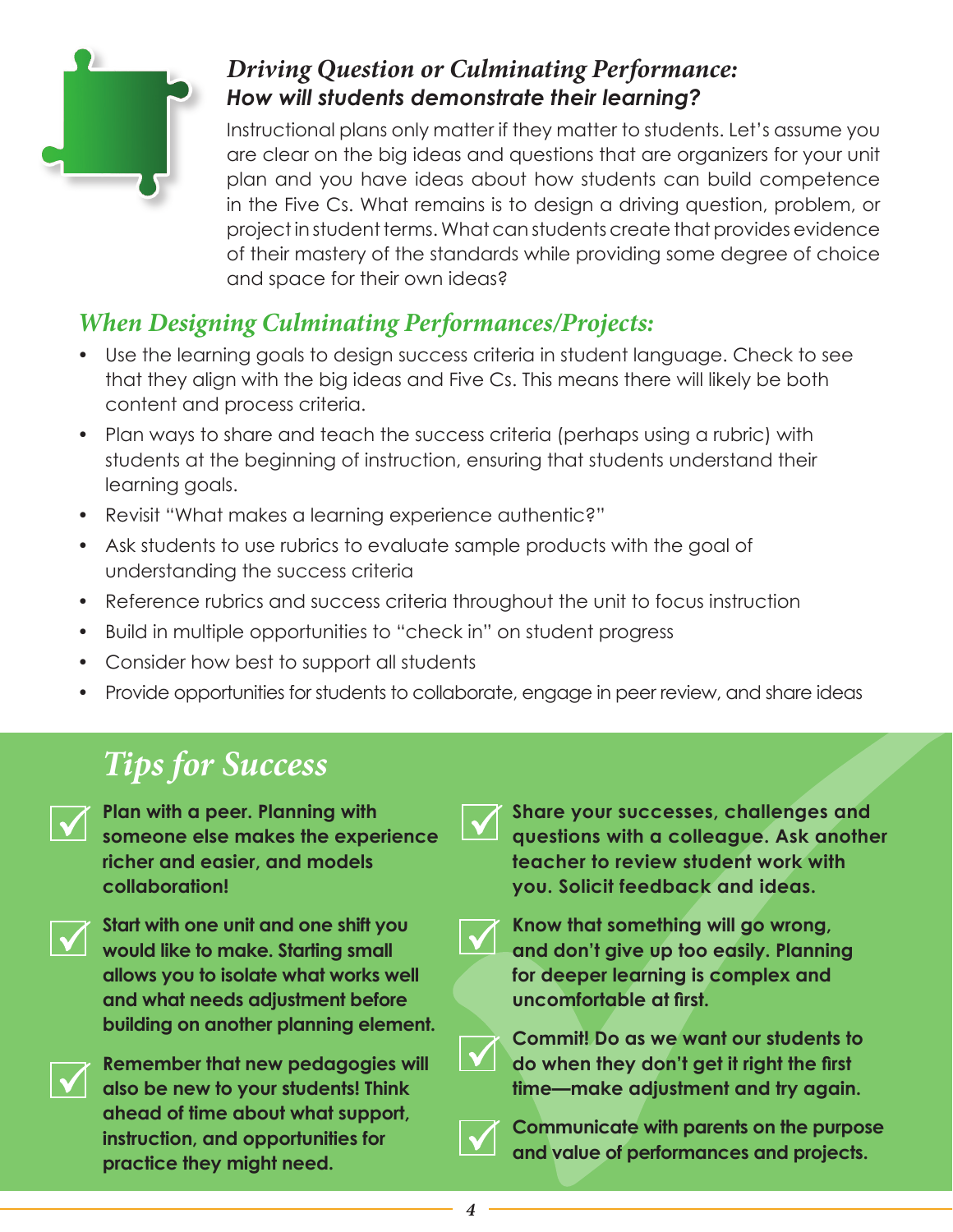

#### *The Five Cs for Professionals: Planning with Your Team or PLC*

All of us—students and educators alike—get better results when we intentionally use the Five Cs skills in our work. How well do our planning groups model these and other "5 Cs Team Skills"?

**• Start with a clear goal**

*COMMUNICATE*

- **Listen carefully to each other; ask for clarification**
- *COLLABORATE*

*THINK CRITICALLY*

*THINK CREATIVELY*

*ACT AS ENGAGED CITIZENS*

- **Give and receive specific feedback without personalizing**
- **Build on each other's ideas**
- **Ask questions, allow think time**
- **Monitor participation, ensuring everyone is heard**
	- **Allow time for brainstorming: "How might we do this differently than ever before?"**
	- **Engage fully! Bring your best ideas and value the ideas of others.**
	- **Ask over and over: Is this the best plan for our students?**
	- **Ask over and over: What would make this better?**
	- **Offer to help each other implement new ideas.**

*For a list of resources to support Planning for Deeper Learning, visit https://padlet.com/vascded/planning.*